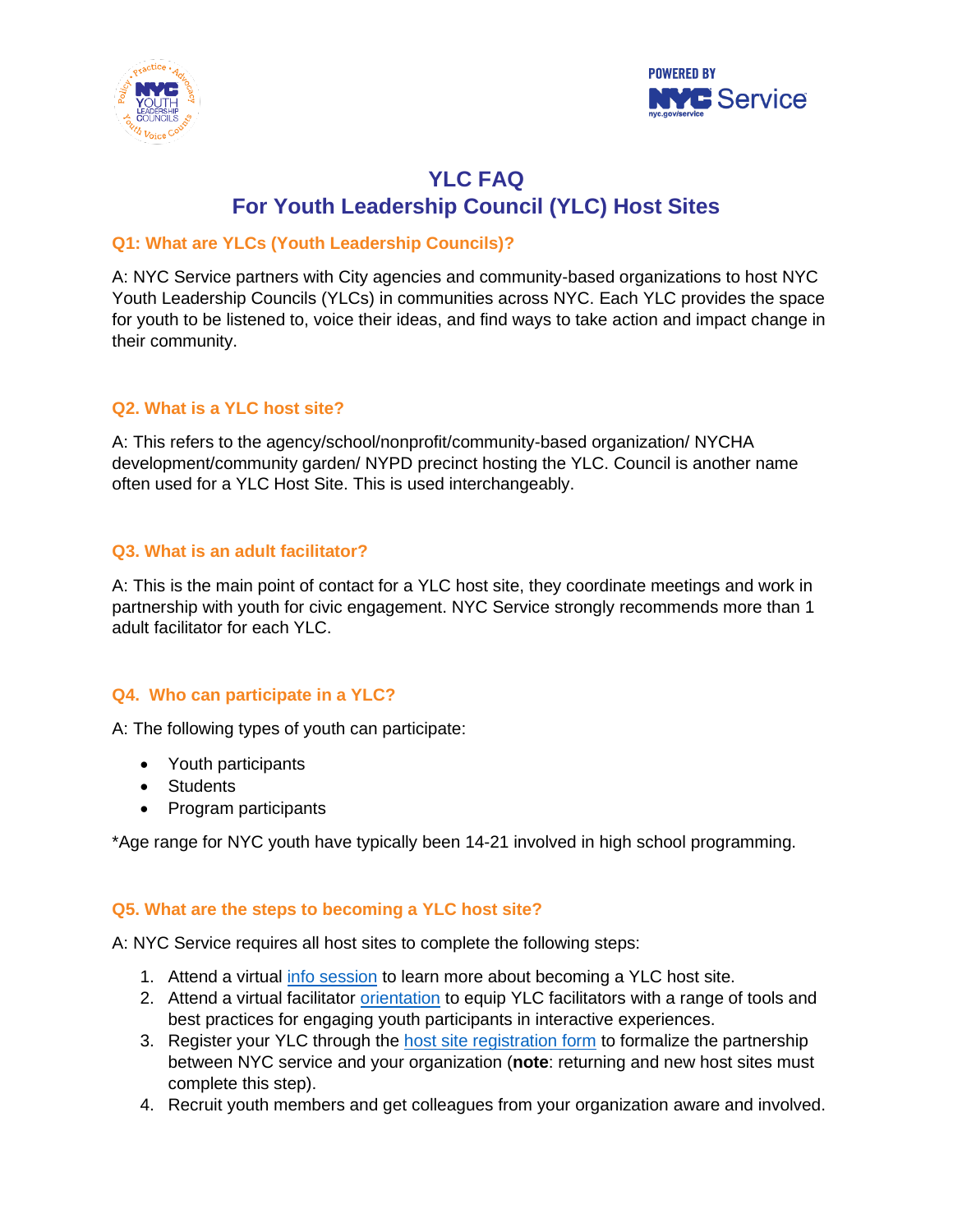5. Meet regularly with your YLC and take action.

\*These steps are also outlined in our Process of Starting a YLC flow chart

### **Q6. What is the timeline for the program year?**

A: Most YLCs follow the school year time line – September to June. However, the timeline can change according to your organization's schedule. (For example, Green Thumb YLCs operates March – October to follow the garden season.)

### **Q7. What is a [common application](https://www.surveygizmo.com/s3/5801117/FY21-YLC-Host-Site-Common-Application-Form) and how do we use it?**

A: It's a free, customizable application that YLC host sites use to ask for assistance in their youth recruitment process. Youth can apply to a listed Youth Leadership Council on the [GenerationNYC](https://growinguptest.wpengine.com/generationnyc/ylc-application/) website.

# **Q8. What experience(s) and support(s) does a host site and YLC members gain from being part of the NYC YLC network?**

A: NYC Service provides YLC host sites with the following:

- *NYC Youth Civic Action Guide***:** The YLC "operations manual" provides a step-by-step guide to launching a YLC and supporting young people in identifying, investigating, and addressing community issues.
- *Youth Common Application:* Enroll your YLC in our free, customizable YLC application to streamline the youth recruitment and onboarding process.
- *Monthly Professional Development:* Join facilitators from across the YLC network to share successes and challenges, and learn best practices in sustaining youth engagement from experts in the field.
- **Site Visits:** Receive virtual coaching from our team of youth development professionals.
- *Office Hours:* Sign-up for monthly webinar sessions designed to provide additional support as you work your way through the Youth Engagement Guide.
- *Events:* Attend YLC-specific events to network with other YLCs across NYC, as well as official City events like town halls.

## **Q9. How do you get support with your YLC?**

A: You can set an initial consultation via phone or Microsoft Teams with a YLC staff member to determine additional support services needed, such as project creation ideas, recruitment strategies, structure, and technical support.

#### **Q10. When should youth recruitment process begin?**